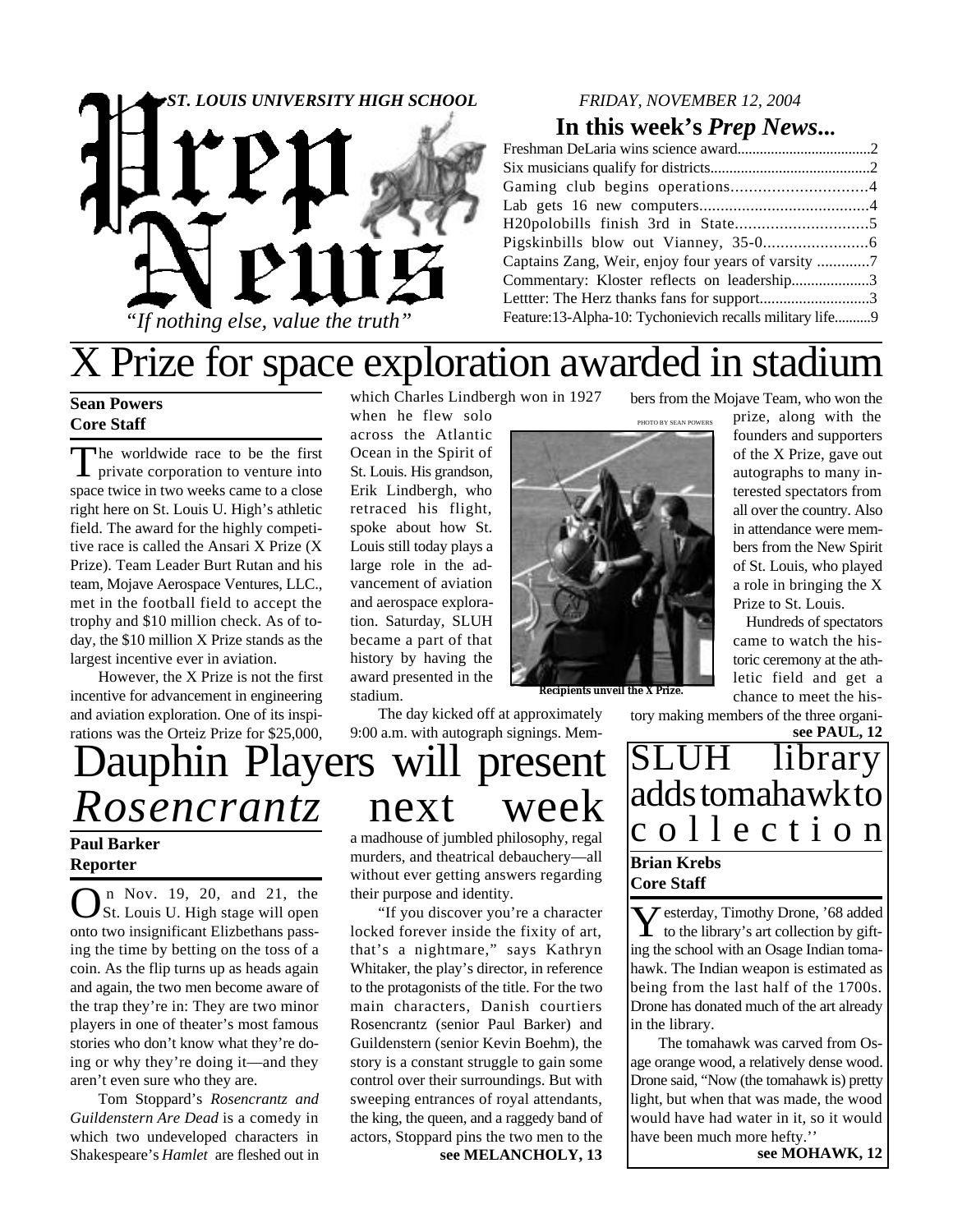Freshman DeLaria wins science award

**News** November 12, 2004

#### **Andrew Mueth Core Staff**

2

Freshman Brett DeLaria received a<br>\$3,500 national savings bond in the \$3,500 national savings bond in the Currigan Room Tuesday during activity period. Last year DeLaria, along with three grade school classmates from Immaculate Conception grade school, competed in and won the second annual eCYBERMISSION, a web-based science, math, and technology competition for sixth through ninth graders.

Funded by the United States Army, eCYBERMISSION is a program that seeks to "spark interest in science and math," said Kelly Stratchko, the eCYBERMISSION program manager who awarded DeLaria the savings bond. The entire program is based online; contestants register, choose a topic, and sub-

#### **Dustin Sump and Seth Clampett Reporter and Staff**

Let Saturday, Nov. 5, the Jazzbills<br>began the process that could earn<br>them a spot in Missouri's all-state band. ast Saturday, Nov. 5, the Jazzbills began the process that could earn SLUH had a strong showing in thier district competition, qualifying six musicians in eight spots who will now perform with the district band in a concert Nov. 21 and will compete for spots in the state competition.

Qualifying to the district concert band were juniors Ben Anderson (first chair for tenor saxophone), Jim Schaefer (fourth chair trombone), and Nick Niehaus (fifth chair trumpet). Sophomore Kris Florek made alternate saxophone in concert band. Seniors Charles Ullmann and Paul Florek qualified for first chair tuba and second chair trumpet for the concert band, respectively. Schaefer also qualified as an alternate piano and Kris Florek made alternate saxophone as well.

The competition for band members consist of tryouts held in several districts across the state in early November. Band members can audition for positions in either the concert band or the jazz band. Prior to their auditions, band members

mit their project information and data online. Accoring to the program's website, w w w . e c y b e r m i s s i o n . c o m , "eCYBERMISSION challenges (participants) to explore how science, math, and technology work in your world."

DeLaria's team, the Supertechs, won first place for the northwest region in the 2003-2004 competition. The Supertechs designed a solar water purification device that combined electrolysis and distillation. DeLaria described the device as a box with a slanted glass top and mirrors on the sides. The device is placed in the sunlight, and as the water heats in the reflected sunlight, it condenses on the glass and rolls off in a purified form.

DeLaria attended Immaculate Conception grade school in Columbia, Illinois. In seventh grade, his computer teacher Sue Lewis, learned of the program, then in

prepare songs that were given to them for the competition. They play the selected song and sets of musical scales before a judge, who evaluates their performance and assigns a ranking based upon the scores each musician received.

Ullmann and Florek, who have qualified for district band, will not be able to try out for a spot in the all-state band. Ullman and Florek will be participating in the Youth Symphony Concert, a local orchestra for any musician under the age of 22, which is held on Nov. 21, the same night as the district band concert. In order for a musician to qualify for the state competition, he must play in the district band concert. There was a scheduling conflict in which the district band concert and the Youth Symphony concert were going to be held on the same night.

Ullmann cited as reasons for participating in the Youth Symphony concert his greater commitment to the orchestra, its better music, a better experience with a more prestigious group, and the fact that the Youth Symphony concert was scheduled first.

Band director Brian Mueller said, "You have to participate in a district en-

its first year, and was asked by the school to pick four students in seventh grade to compete. Lewis selected DeLaria, Jenn Hannon, Emma Mathews, and Dan Everding. Lewis filled the role of team advisor.

After registering and looking at the topic ideas, the four students decided to go into depth on DeLaria's school science project involving the electrolysis of water as a method to remove harmful metals from water. In seventh grade, the team had won a criteria award consisting of a \$2,000 savings bond per team member for having done a "good job on science, math, and technology but ... (we) needed to improve other aspects such as our teamwork and the English (in the report and presentation)," DeLaria commented.

**see REVENGE OF THE, 14** musicians qualify for districts The team again registered in eighth

semble (in order) to audition for state."

Both Ullmann and Florek blamed the district coordinator for the scheduling conflict. Florek said it was "district's fault for scheduling (the performance)" since the Youth Symphony concert was scheduled first. Ullmann stated that the disqualification "just seemed ridiculous."

Florek and Ullmann hoped that they could miss the district band concert and still try out for all-state band in December. However, a board reviewed their case and voted against this, upholding the rule that they must participate in the concert to audition for state, thus disqualifing the two seniors.

Mueller beleives Florek and Ullmann should put school activities before their commitments to the Youth Symphony despite the unfortunate conflict.

Mueller said, "They want to do both, and if there was a district orchestra, Paul and Charles would (have) been able to perform with that group (in the concert) and (would) go on to state."

Despite the loss of SLUH's two returning state qualifiers, the Bandbills will perform in the concert and hope to do well in the ensuing state competition.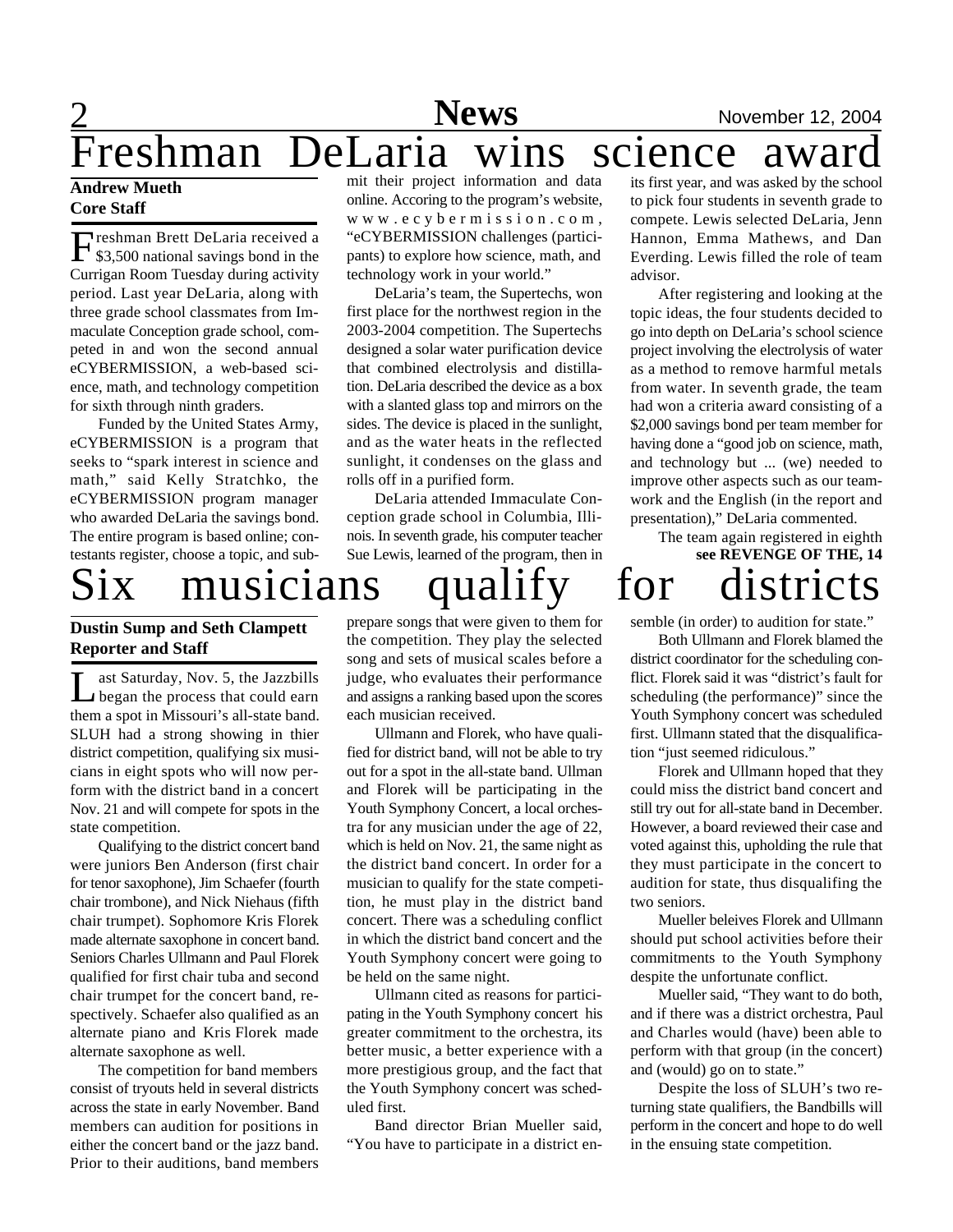## **November 12, 2004 Opinion** 3 COMMENTARY Kloster addresses leadership

#### **Kyle Kloster Core Staff**

For the past two weeks, the Prep News has featured opinions<br>regarding leadership and responsibility of SLUH, specifior the past two weeks, the *Prep News* has featured opinions cally in our Student Council. Though the editors and STUCO wrote about taking a stance on important issues and other aspects of leadership, I think that the most important issue, moral leadership, deserves much more detail.

Lots of guys drink and cheat, and not everyone, even at SLUH, pays much attention to it. I have seen it, and most of you know that it goes on, even if you haven't seen it. We cannot just pretend the cheating, drinking, bullying, and smoking don't go on, but I don't see a whole lot of effort to stop any of it. It can be embarrassing and difficult to stand up and tell someone to stop these things, and often you'll be ostracized for doing so. But none of us should let himself sit down and accept these things just because it's too scary to tell someone you think they're doing

something immoral. I ask you all, please consider the actions you see every day that you know shouldn't go on but do nothing, or too little, to change.

Members of STUCO, as SLUH's representative body and the student body's leaders, have a larger responsibility than the rest of the school to try to lead others in responsible behavior, though we all should try. STUCO's constitution declares setting an example of "good moral and responsible behavior" as one of their duties. Last week they cited the recent removal of a STUCO member due to violation of the drug and alcohol policy as enforcement of their stance on responsible leadership and the drug and alcohol policy. I really think that this duty extends beyond removing a STUCO member from office for such a violation. Moral leadership, for all of us, does not mean acting according to the rules when someone is looking. We all should try inside as well as outside of SLUH to be good people, but especially STUCO—as our leaders they have a responsibility to **see KLOSTER, 12**

## LETTERS TO THE EDITORS Caputa, Faber address SSA

Dear *Prep News* Editors and the SLUH community,

Last week the *Prep News* featured an article which described a presentation made to the faculty by a visiting priest named Fr. Timone from New York. He drew his views from the Catholic Medical Association, which believes the causes of homosexuality are all external and which they list as follows:

1. An inability to play team sports requiring eye-hand

coordination, such as baseball, soccer, and basketball. 2. A father who is perceived as distant, critical, selfish,

angry, or is an alcoholic.

3. A failure to identify with and establish friendships with same-sex peers.

4. A poor body image.

5. A mother who is controlling, overly dependent, angry, or demanding.

6. Sexual abuse or rape in your past.

7. Separation from a parent during the critical time of development.

8. A failure of parents to encourage same-sex identification

and friendships.

9. Narcissism or profound selfishness.

This list comes from a pamphlet called "Homosexuality and Hope," which was given to the faculty. The pamphlet refers to homosexuality as Same-Sex Attraction (SSA) because they believe it is not a natural state of being but rather an affliction which results from an "inclination, which is objectively disordered"(CCC, 2358).

This so-called research which comprises this list is not peer reviewed by psychologists or psychiatrists. Is this the sort of academic integrity we want to promote at SLUH? In seeking to understand and respect our gay brothers, does this list of common stereotypes promote our mission as men for others? The faith has nothing to fear from the truth that homosexuals are real people who deserve the same treatment as heterosexuals. Faith has plenty to fear from junk science which encourages a skewed interpretation of the Catechism.

Sincerely, Phil Faber and George Caputa '05

# The Herz thanks fans for support

Dear SLUH Football Fans:

I would like to take this oppurtunity to express my gratitude for the great fans here at SLUH over the past three seasons. From 3- 7 to 7-3, the support for the team has remained steady. I would especially like to thank STUCO for their support of both the team

and my own individual accomplishments. It has been a pleasure and blessing to play in front of the best high school fans in Missouri. Again thanks.

Matt Herzberg '05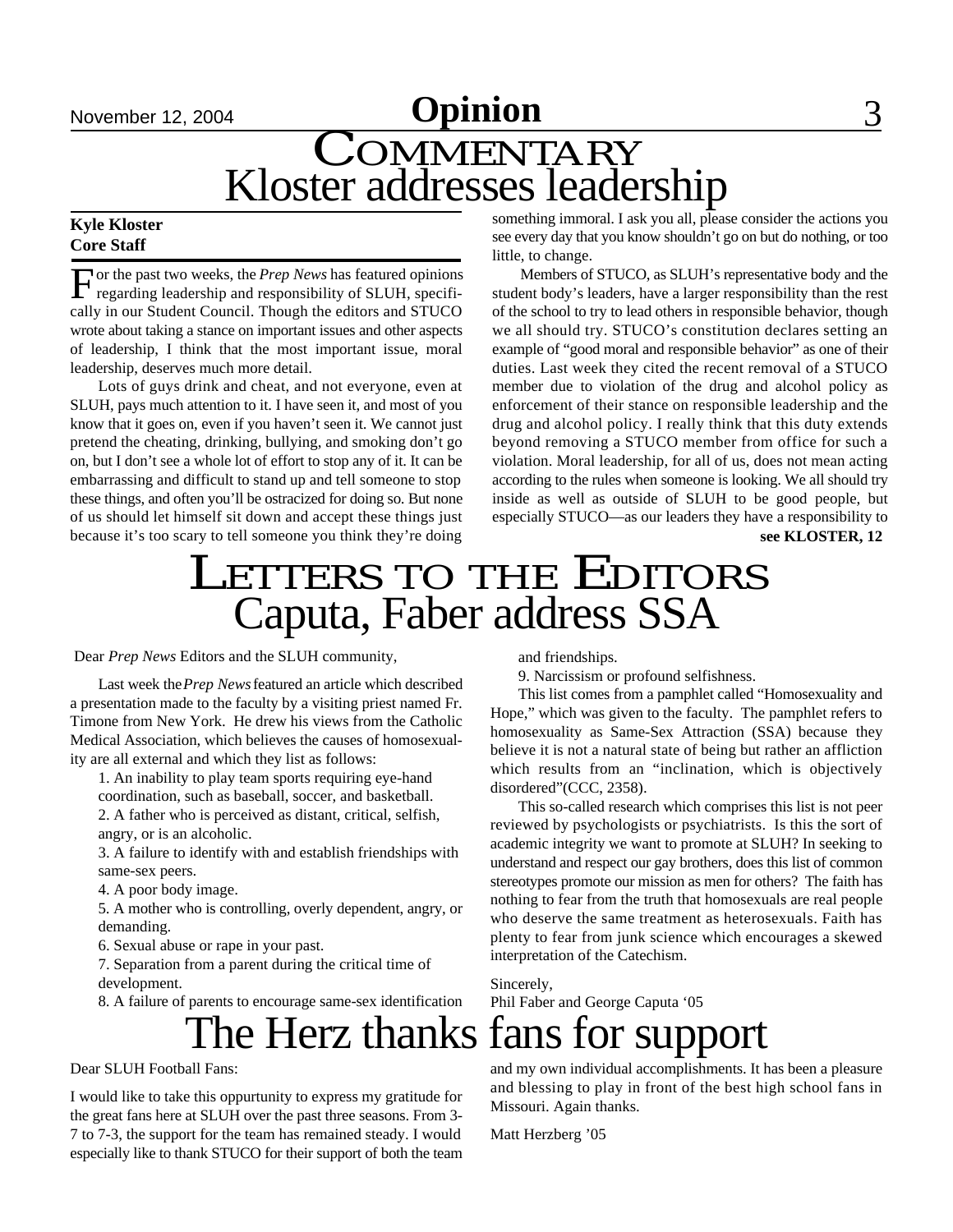## $\overline{4}$ Gaming club begins operations

### **Tim Jansen Reporter**

Recently, a new club has been attract-<br>Ring interest in Jr. Billiken video and ing interest in Jr. Billiken video and card game lovers. The club sponsors video game tournaments, card game tournaments, and, in general, a chance for SLUH students to get together and have fun.

The newly-formed SLUH Gaming Club was spearheaded by senior Mike Mueller. Mueller has worked toward a Gaming Club since his sophomore year. Mueller said, "I heard about how multiplayer gaming on video game consoles was going to explode and come out with some great games."

Unfortunately, he was too busy sophomore year to be able to organize it. Junior year, however, he did not actively participate in any clubs and got together with club moderator Kent Kershenski to form it. Kershenski is an avid CCG (card collecting game) player who delves into games such as *Lord of the Rings*, *Marvel Vs System*, and the most popular card game at SLUH, *Magic: The Gathering*. They have held one video game tournament where students gathered to play *Halo* on the club's XBox and *Super Smash Brothers Melee* and *Mario Kart Doubledash* on their Nintendo GameCube. Mueller says, "Even with the requirement for a parental permission form because of the M rating of *Halo* and the contradiction to Christian values, mainly the killing, the first tournament had a good turnout."

Their upcoming tournament on Nov. 19 is going to be using the much-awaited follow up to *Halo*, *Halo 2*. If you want to get a parental permission form, go to 221C.

Robert Perry heads a faction inside the Gaming Club of *Magic: The Gathering* players. Perry claims, "There are about twenty-five students that play *Magic*. It's a great hobby for before and after school because you can just take out some cards and start playing anywhere." The *Magic: The Gathering* faction has hosted a tournament in the Booster Draft format and had a group of about thirteen kids in four

# Lab gets 16 new computers

#### **Kyle Kloster Core Staff**

Let weekend, the St. Louis U. High<br>computer lab acquired sixteen new ast weekend, the St. Louis U. High and powerful computers. Unlike most every other computer on the SLUH campus, these sixteen sport the Windows XP operating system, and are geared towards higher performance than the other machines in the lab, according to computer teacher Steve Nicollerat. Nicollerat, who will teach the new computer game programming course SLUH will offer starting second semester, said that the new computers all use Windows because it complements programming software better than Macs do.

Computer technician Jon Dickmann explained that he and computer teacher/ technician Tim Rittenhouse spent last Friday assemblng the new tables that SLUH had purchased for the computers.

According to Dickmann, SLUH's only expenses for the improvements include the tables, the monitors, and three of the sixteen computers, while the rest was

donated to SLUH by alumni.

The Saturday after Dickmann and Rittenhouse furnished the lab with the tables, SLUH students installed the new computers by organizing them on the tables and connecting various cables to power the machines. Joe Locastro, Stu Condit, Matt Wilmsmeyer, Pat Turco, Jimmy Strzelec, and Dave King spent their Saturday unpacking the machines, attaching cables, and plugging wires into different computer parts so that the lab would be prepared for Open House that Sunday, according to Dickmann. Though the computers are set up on the tables, they are not yet fully operational because, as Dickmann explained, the class using them does not begin until the second semester, so they need not be functioning yet.

Dickmann said that the computers will connect to SLUH's network, but will not have internet access. According to Nicollerat, they have not yet decided if the machines will be open to student use, or exclusive to the class's use only.

### pen House: a rousing success PHOTO BY ALEX SCIUTO

### **John Taaffe Reporter**

S LUH opened its doors again last Sun-<br>Say for the annual Open House. Ac- $\bigcup$  day for the annual Open House. According to Director of Admissions Craig Hannick, over 2000 people visited, 660 of whom were potential students. The majority of the crowd showed up between twelve to two and, as witnessed by Hannick, "the line was the largest I have ever seen (for an Open House)." Some of the SLUH students giving tours were even asked to take two families at the same time during heavy traffic.

Hannick noted that "students were impressed by the phase of development. (There was) a lot of excitement over plans to expand." Vision 2000's athletic focus, however, did not seem to change the students' reasons for looking at SLUH. Hannick asserted, "We kinda have it all. We have athletics and academics, but the students primarily come because of the



**Two members of the circus club perform at the open house last Sunday.**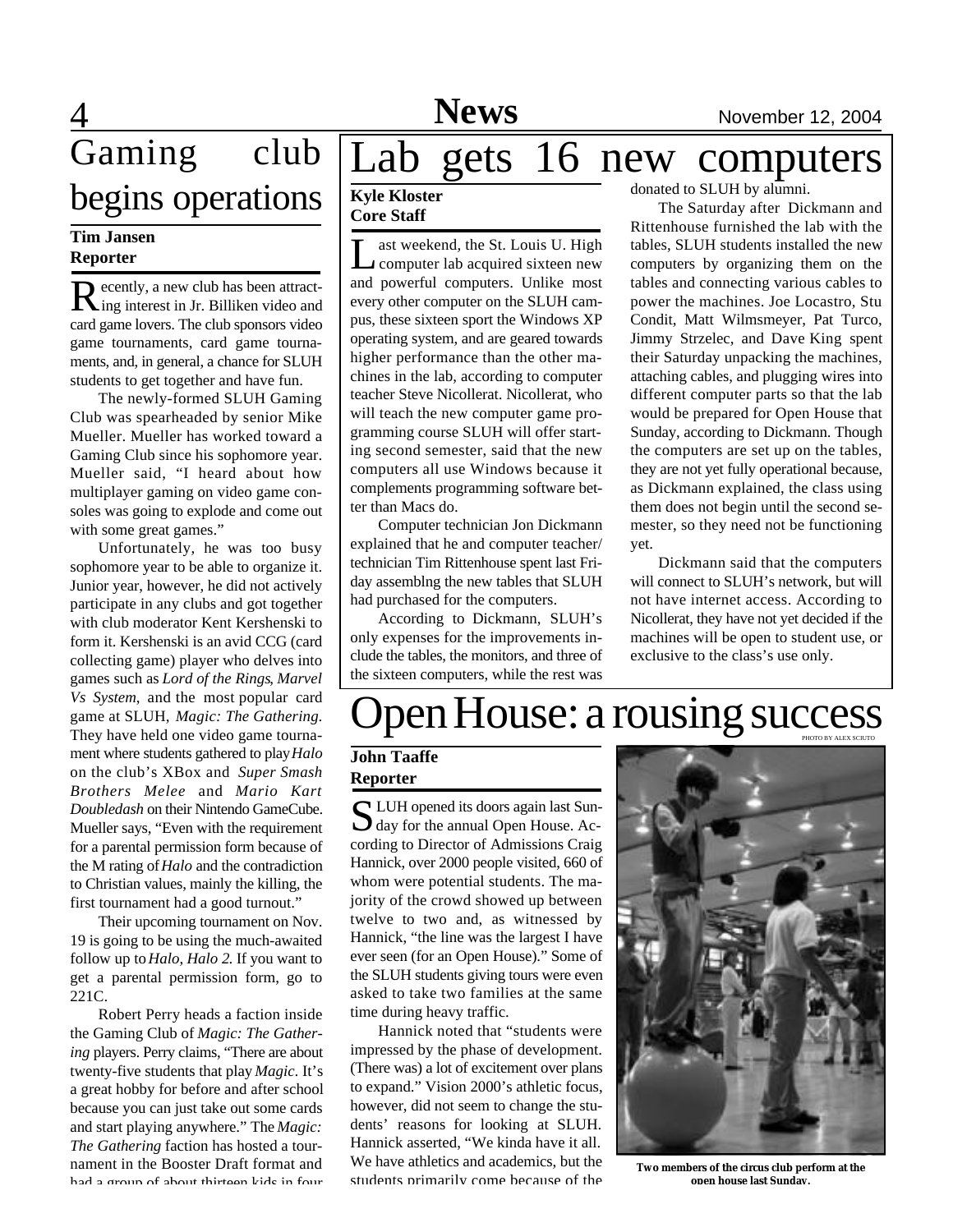### November 12, 2004 **Sports** 5 H2Opolobills finish 3rd in State *Team follows up semifinal loss with commanding victory*

#### **Greg Mantych Reporter**

This past weekend, the St. Louis U.<br>High water polo team finished 3rd in his past weekend, the St. Louis U. the Missouri District Tournament after

losing to Chaminade 6-5 in the semifinals and rebounding with an 8-4 win against John Burroughs in the consolation game.

The loss to Chaminade was disappointing to all, including the many fans present, as everyone hoped to compete in the finals. Matched up against the Red Devils, SLUH knew that the game would be close and the loss was by no means an upset. Chaminade had a better record against SLUH, but every player knew that they were fully capable of dominating the Red Devils.

As expected, the beginning of the game started off with the Polobills and Chaminade playing evenly.

Senior Kevin O'Neill tapped in a missed shot by junior Mark Abram to start SLUH off to an early lead. However, two consecutive Chaminade goals kept the

Speedobills on their toes. Nevertheless, senior Tim Heafner kept up, tying the game, 2-2.

Unfortunately, Chaminade would sneak in the final goal of the period to finish off the first quarter ahead, 3-2.



**A SLUH water polo player (white cap) fights for the ball during last Saturday's third place game.**

The second quarter contained many opportunities for the Jr. Bills, but with missed shots, they had to rely on their defense to contain Chaminade.

Amidst tight defensive efforts, the

Red Devils squeezed in a quick goal with less than one second remaining in the second quarter to end the first half up 4-2.

SLUH, refusing to go gently into that good night, kicked back at the start of the second half as Heafner powered in a goal

> with a defender trailing on his legs. Adding to the comeback, Heafner scored yet again during a 4-meter penalty shot to tie the game once more.

However, as they always seem to do, Chaminade scored again before the end of the period to keep a one-point lead over SLUH, 5-4.

But Chaminade began to tire as the game went on, giving SLUH a chance to take advantage of the team's weakness.

"We began to outplay them," commented head coach Paul Baudendistel, "and our depth really showed that they were the more tired team."

At the start of the final period, senior Tim Szewczyk kept the Jr. Bills going with a goal that tied the game for the third time that night.

**HEAFNER, 10** Much to the dismay of the SLUH

# Staminabills take disappointing 8th in

### **Henry Samson Reporter**

**P**oised to cap off a heroic season with<br>a high state finish, and favored to **T**oised to cap off a heroic season with place second as a team on Saturday, the St. Louis U. High Harriers had high hopes for glory and victory. But unfortunately, the bitter kiss of reality pressed up against the Jr. Billikens, as they fell to a very disappointing eighth-place team finish behind a flurry of out-of-town teams, Parkway South, and Fort Zumwalt South.

"Nine out of ten times we'd run better than that," said head coach Jim Linhares, "We just did not perform or get any luck."

The feeling among the coaches and runners to this day is still one of shock. "It's almost like it never even happened," said senior captain Charlie Samson.

Though no one ever wants a season to end in this way, it did. On the records, SLUH finished eighth place with 192 points, behind two St. Louis schools and 112 points behind team champion Liberty.

But the day was not a total black hole for the Billikens. Junior juggernaut Ben Murphy-Baum, who has been SLUH's front-runner all year, fought through the hills and crowds to emerge with a tenthplace all-state finish. This is the highest all-state finish since 1994, when former coach Pat Hamel placed 14th. Murphy-Baum covered the difficult course in 16:52, a testimony to the degree of difficulty of the day.

"It was really cool to be able to stand on the all-state podium," said Murphy-Baum, who added, "It was also an honor to be with the 24 other best runners in the state."

Murphy-Baum, along with senior captain Alex Muntges, ran with the leaders through the first mile and were in excellent position. But tragedy struck Muntges in the middle mile on the "Bunny Ears" stretch of the course. The hip and leg problems Muntges had been dealing with all year long flared up again and forced him to slow his pace down considerably to a jog and then to a walk tempo.

Consequently, he fell back to where he eventually finished, in 157th place with a time 11 minutes higher than normal. But in a testimony to his dedication and a true show of class, he struggled up the last hill with the 50 members of the Blue Crew cheering for him every step of **see SIZZLER, 10**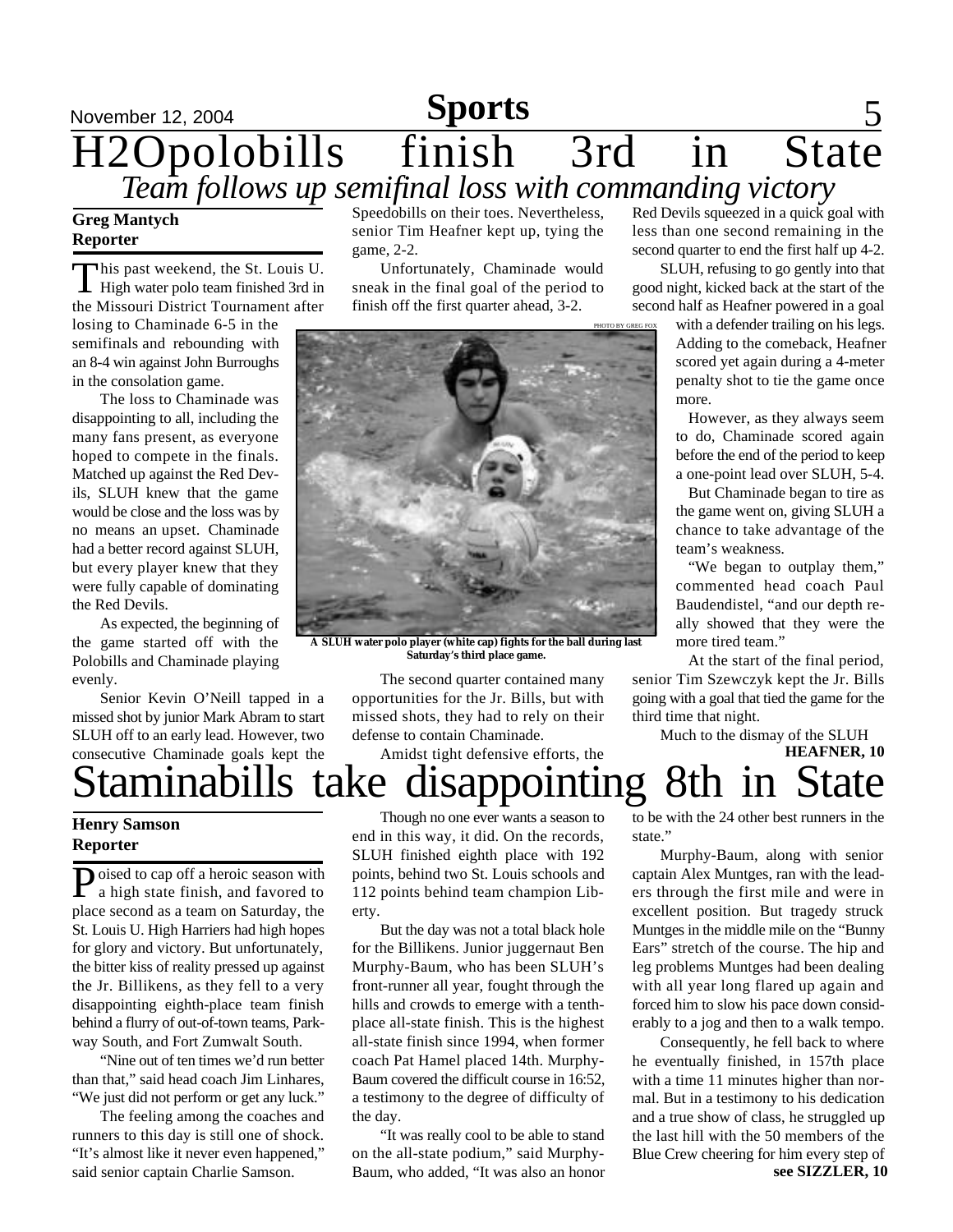# 6 **Sports News** November 12, 2004 **Sports**

PHOTOS BY ALEX SCIUTO

## Pigskinbills blow out Vianney, 35-0 *But Kirkwood clinches district with 35-7 win*

### **Brian Glaenzer, Seth Clampett Reporter, Staff**

The Jr. Billiken football team wrapped<br>up its season last Friday with a domihe Jr. Billiken football team wrapped nating 35-0 win over MCC rival Vianney. The team played strong offensively and defensively to secure a 7-3 record and second place in both its district and in the Metro Catholic Conference.

The Jr. Bills started off strong when junior defensive back Paul Cheney recovered a Vianney fumble with 9:43 left in the first quarter. However, the Griffin defense forced the Jr. Bills to punt the ball on the ensuing drive.

Once the Kornfeldbills regained possession, they moved quickly downfield with two passes to senior receiver John Warner for 27 total yards. The Jr. Bills capitalized on this drive when quarterback Matt Behr pulled off a fake while Cheney ran 14 yards on an end-around reverse for the touchdown. Behr's extra point attempt gave SLUH an early 7-0 lead.

Starting the second quarter, the RayLewisbills moved downfield, and with

11:12 left on the clock, junior running b a c k S t e p h e n Simmons dashed 43 yards for another six p o i n t s . Behr's kick cleared the posts, and the Jr. Bills p u l l e d ahead, 14-0. Vianney

seemed de-



**A SLUH receiver (left) catches a Matt Behr pass as a Vianney defensive back wraps him up during last Friday's 35-0 victory.**

termined to answer the Billiken touchdown. On their kickoff return, the Griffin receiver lateraled the ball to a defender who was tackled by Behr, keeping the

left in the third quarter. Following this drive, senior tight end Matt Herzberg

Griffins at the 45-yard line. However, SLUH stepped up their defense when senior D a v e F r a n k l i n sacked the quarterback, forcing them to punt and k e e p i n g Vianney at zero.

T h e JMacbills scored once again on their next drive. The highlight of the game came when B e h r



**The SLUH defense converges on a Vianney player last Friday. The defense shut out opposing teams three times this season on the way to a 7-3 season record.**

lateraled the ball to Cheney, who threw 57 yards to Warner for another touchdown.

 The Griffin offense struggled again after the half. SLUH's defense pressured Vianney's quarterback, whose pass was tipped by head coach Gary Kornfeld as it went out of bounds. Once again, Vianney had to give the ball to the SLUH offense.

SLUH quickly moved down the field on the ensuing drive as Behr completed a 50-yard

pass to Warner for a first and goal. Simmons ran in the touchdown with 7:14 scored his first touchdown of the year and the last of the game to make the score 35- 0 with 1:49 left in the quarter.

Both the second string offense and defense played throughout the fourth quarter, holding the Griffins scoreless. As time ran out, the Jr. Bills' final 2004 game ended with a score of 35-0.

Kornfeld said of the game, "It was great (and) because everybody was able to contribute and everyone played ... not only did they play ... they did a good job. Some of the guys who haven't gotten in the ball game much went in and did a great job. To respond the way we (have) is just terrific. (We played well) across the board, offensively and defensively. It was a team effort."

Despite SLUH's win, Kirkwood beat Lindbergh 35-7, giving them the most points in the district and vaulting them into the sectionals.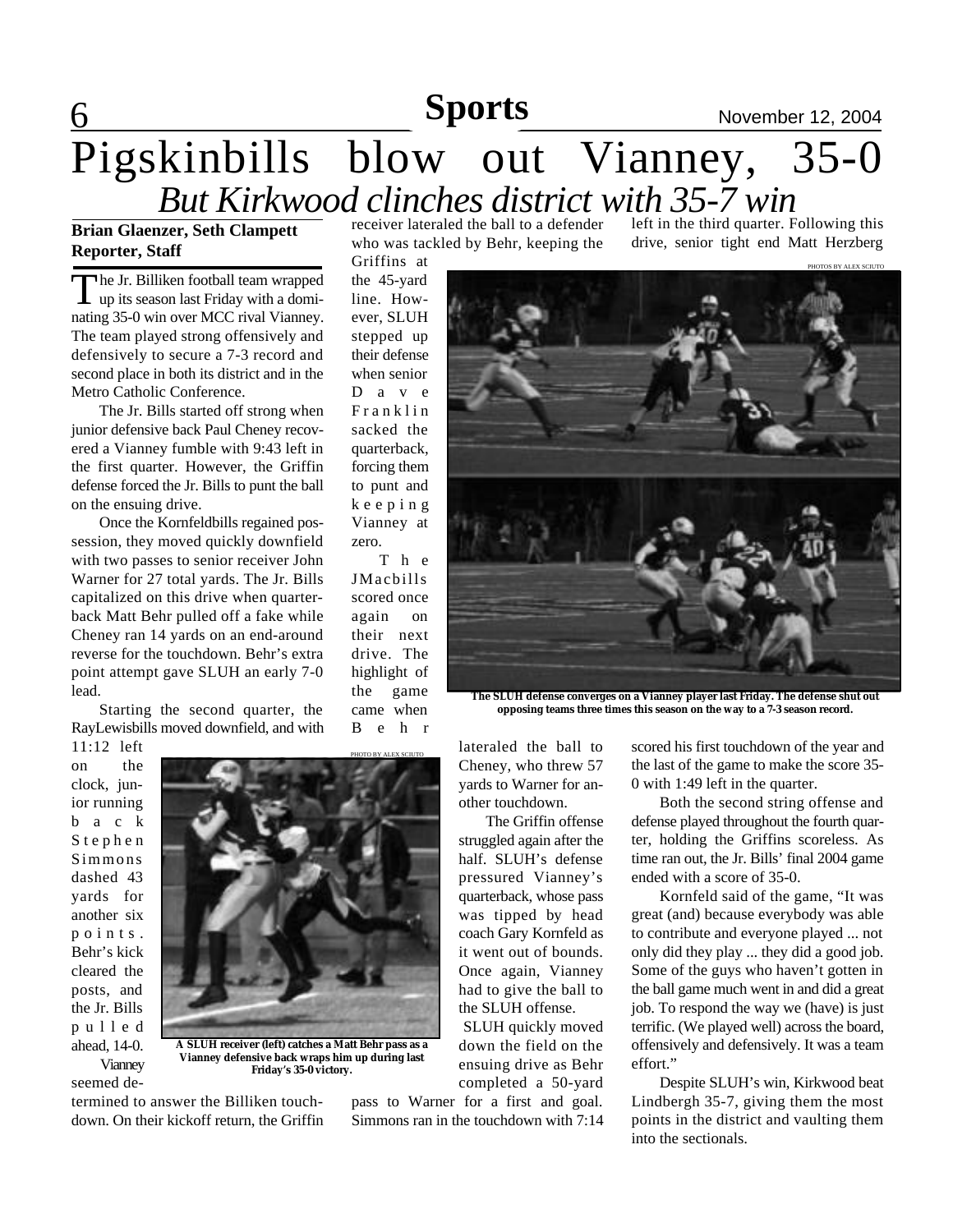### November 12, 2004 **Sports Feature**

## Captains Zang, Weir, enjoy four years of varsity success

#### **Tim Malecek Reporter**

The two captains of the St. Louis U. High soccer team have played a combined 24 years of soccer, including eight years of varsity soccer, and notched 82 wins and a state championship at SLUH. The 7th-ranked SLUH Jr. Bills are led by seniors Brent Zang and Tim Weir.

The two players have been playing together for St. Louis (formerly Busch) Soccer Club since eighth grade when their teams combined, and have spent a lot of time together on and off the field. Zang said, "It's always a good time. We all get along real well. We've always had a good relationship." In addition to serving as captains for SLUH, they both are the captains of their club team.

The two were recruited as freshmen to join the varsity squad. Weir played about half of the time that first year, and Zang played nearly every game. As the years progressed, the two increased their skills at the varsity level and gained more playing time.

The players have founded a dynasty here at SLUH. Head coach Charlie Martel said of the pair, "Finding the right words (to describe them) is going to be difficult because of their contributions. It's just absolutely amazing what they've done since freshman year. It's hard to put into words. I'm very grateful for their contributions to SLUH soccer."

The team has substantially improved over the last three years, winning 25 and 26 games the last two years and still looking for more wins this season. Martel said, "This could very well be the best three-year period of the school, and, of course, Timmy and Brent have been an integral part of that."

Weir and Zang were both named All-Metro players last year. Zang earned First Team All-Metro as a sweeper and Weir received Third Team All-Metro as a center-midfielder.

Last year, the SLUH defense, led by Zang, allowed only 12 goals while posting 21 shutouts. This year, the solid defense has allowed only 19 goals with 15 shutouts.

Weir scored seven goals last year with eight assists. This year, he once again had seven goals, plus three assists. Despite the drop in assists, Weir's performance this year has once again been outstanding in his direction of the team from the center midfield.

In addition to helping the team to a plethora of victories in their four years, Weir and Zang also help to ease other players into the system and help them when necessary. Freshman Tommy Meyer joined Zang on the back line this year. Meyer had to get acclimated to playing against varsity level players in the two sweeper SLUH formation. Mover commented

on Zang, "He's a really great leader on the field. He makes sure I know what I'm doing, and he encourages everyone during practice."

Junior right midfielder Zach Weiss said the captains, particularly Weir, also helped him transition into varsity soccer. Weiss noted, "They are vocal leaders. They showed me the ropes the first couple of years. They gave me guidance, Weir especially, from his center mid spot."

The captains are pleased with this year's performance overall. Although Zang admitted that "We've (the team) been inconsistent at times during the year, I feel that we are starting to gel together now."

Weir was also happy about this year's team, saying, "The work rate is still there (from last year), and I think the guys are having fun. It's really been a good year."

Martel echoed their comments, saying, "These guys have given us every ounce of everything they have, and I don't think at this point in time they can be playing any better than they are playing."

The fate of the Jr. Bills season was determined last night, but regardless of the result, Weir and Zang have made a major impact in the SLUH soccer program. Martel is proud of his captains: "Their overall contributions to SLUH soccer and our history has been tremendous."

## SLUH defeats DeSmet PK thriller *Woods ends game with save as SLUH wins 4-2 on PKs*



**Senior Connor Finnegan clears the ball out of harm's way during last night's sectional championship.**

 **After 120 minutes of scoreless play, last night's sectional championship game came down to penalty kicks, and SLUH emerged victorious. SLUH led off as Brent Zang put the ball in the back of the net to secure a 1-0 advantage. The first DeSmet player's shot went wide left, and SLUH kept the lead. After trading two pairs of goals, Tim Weir stepped up and hammered in SLUH's fourth goal. Goalie Wyatt Woods jumped to his right, stopping DeSmet's fourth shot, which sealed the win for the Jr. Bills.**

 **SLUH controlled the ball for much of the first and second halves, but DeSmet's goalie loomed large, stopping multiple Jr. Bill scoring chances. The four ten minute overtime periods were marked by midfield battles, with neither team dominating.**

 **SLUH will face CBC in the State quarterfinals at 8 p.m. tomorrow night at Soccer Park.**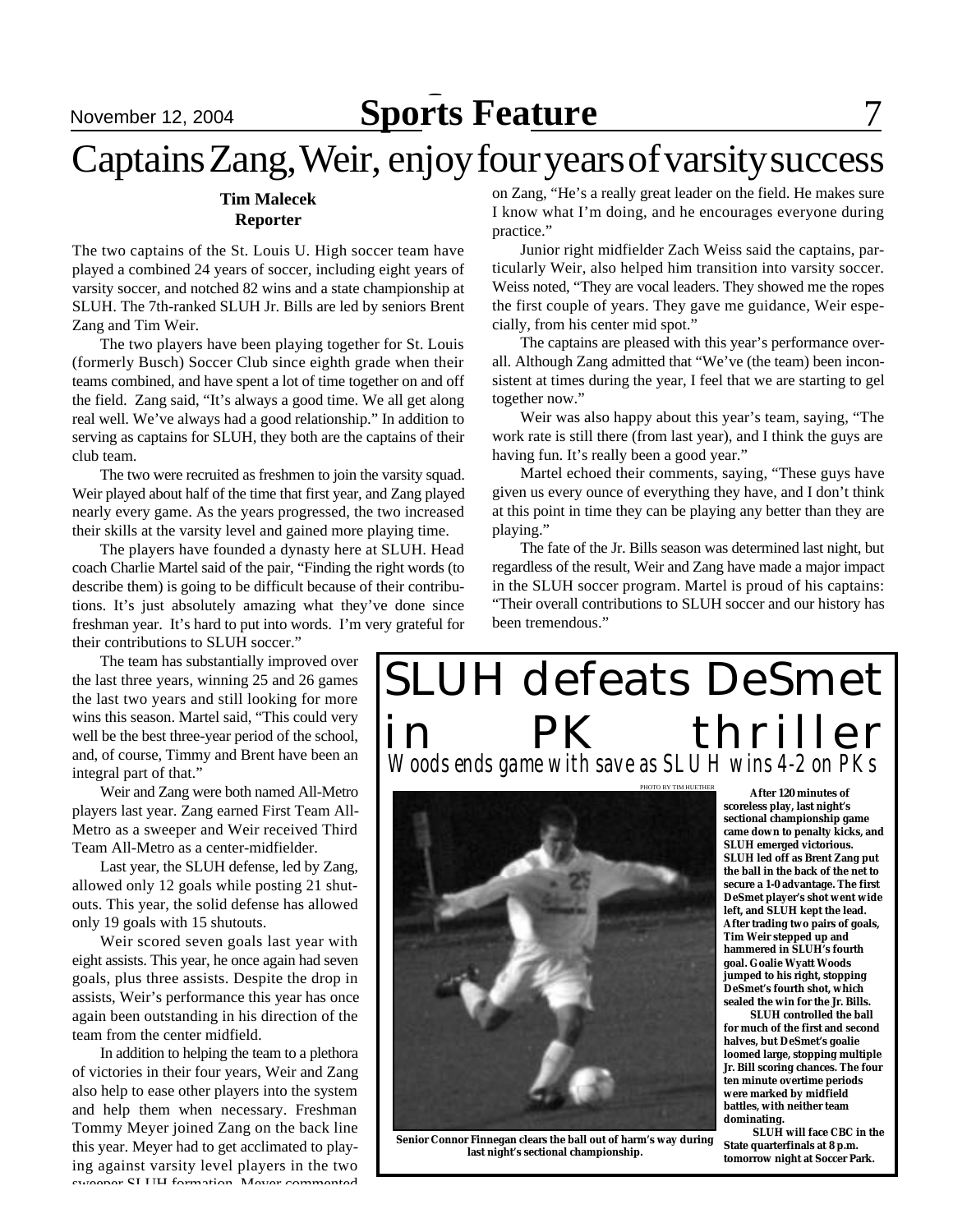### **B Football**

#### **Record:** 5-5

8

The B Football team began the year with progress, but because of injuries and overall team inconsistency, it ended with a 5-5 record.

"(The year) was tough because I thought going into the season that we would have a terrific year, and I think we were all a little disappointed with a 5-5 record," said head coach Dave Barton.

The defense, led by safety Tim Iovaldi and defensive end Tyler Caldwell, was unstoppable to begin the year, but tapered off as the season wore on because of injuries.

The offense was led by quarterback Mike Quinlan and running back Kaylon Mayfield, who was the team's leading scorer.

Barton said that at times during the year the offense performed terrifically, but at other times penalties contributed to a lackluster performance.

In spite of the disappointing 5-5 season, the Bees closed it up with their best game of the year, a 14-7 win over Vianney.

Barton said, "There is a lot of talent among this group. They will all contribute to the varsity squad next year."

#### **JV Water Polo**

#### **Record:** 17-1

The JV water polo team had an overall record of 17-1, losing only to DeSmet.

Their leading goal scorer was Brendan Mehan, who had 29 goals. Tom Tandler had 22 goals with 19 assists. Their captains were sophomores Kerry Reed and Paul Merrill.

Their goalie, Jason Appelbaum, was extraordinary with a save percentage of 73.7%.

Head coach Paul Baudendistel was proud that his team could stay focused all year, especially since most games were blowouts. In the beginning of the year, the team had a lot of good individual team players and at the end they were able to play well as a team. Baudendistel thinks the season went very well and only wishes they had more competition.

### **JV Cross Country**

**9 races: 7 first-place finishes**

The JV cross county team had a great year. According to head coach Jim Linhares, they had "more people running faster, more people under 18 minutes, and more people under 19 minutes." Some of the people that contributed to the team's success were seniors John Kelly and Pat Mannhard, juniors Andy Bonner, Shane Mulligan, Dave Rhodes, and Max Magee, and sophomores Matt Lawder, Pete Heagney, and Nate Banet. SLUH's JV had one loss the whole year at full strength (the top seven runners) at Rimrock against Liberty, the eventual state champion.

#### **C Soccer**

**Record:** 15-4-1

"(This was a) terrific season for these guys," head coach Tom McCarthy said. It certainly was a great year, with the C UEFAbills scoring first in 16 times to win 75 percent of their matches. Captains Dave Ziegler and Brian Fetter were the leading goal scorers, and fellow captain Kevin Steitz helped them out as the team assists leader. Goalies Brendan Steinway and Nick Marey combined for 15 shutouts.

"Everybody on the field" aided the keepers on defense, according to McCarthy. Summarizing the Manchester Unitedbills' season, McCarthy said, "They have tremendous potential for the future. They put in a lot of work, and they've done well. They're a fun group to work

### with." **C Football**

#### **Record:** 3-6

After a rough start to the season, the C Footbills managed to pick up three wins to make their final record 3-6. Freshmen Matt Leibach and Dan James led the way at quarterback, while Andrew Blackmon and Tom Kornblum were the running backs. Mike Federer and Eric Devlin were the top wideouts.

Freshmen Matt Rice and Matt Miller led the Jr. Bills' defensive unit.

"The boys learned a lot of football this year," concluded head coach Tom Wilson. "We had some good games, and we had some bad games. I'm anxious to see them progress in their SLUH football careers."

## **Sports**<br>
Season Sports Wrap Underclassman Season Sports Wrap

#### **C Cross Country Six races: six first-place finishes**

"We have a strong cross country tradition here at St. Louis U. High, and the freshmen fulfilled that tradition," coach Tim Chik said of this past season.

The C Harrierbills did have an incredible year, going undefeated, with hardfought wins at the Hazelwood, Jesuit, and Findley Invitationals on the road to an MCC title. Coaches Chik, Tom Flanagan, and Jim Linhares listed freshmen Stephen Schumacher, Donald Geders, Dan Warner, Matt McBride, Mike McCafferty, Steve Kelly, and MCC individual champion Chris Murphy as the team's top 7 runners. Murphy, Schumacher, Geders, and Warner all broke 20:00 over the course of the season; Murphy ran the fastest race of the year with an 18:27 at Findley.

Linhares acclaimed the team as a "spectacular group . . . (with) great depth." He added, "You can't say that a single one of them did not progress as the season went on. Our future is secure in (the freshmen's) hands."

### **JV Soccer**

**Record:** 8-8-3

The JV soccer team finished up the year with a record of 8-8-3. Their key players were Geoff Miller, Mike McCarthy and Max Hogan, who led the team throughout the year. Head coach Bob O'Connell is proud of the effort that the team was able to put in the whole year.

The team improved on the style of play, which made them a better team.

O'Connell thinks that the season was a huge sucess in that they were able to play a lot and improve even more.

#### **B Soccer**

#### **Record:** 18-2-1

The B soccer team had a fantastic year with an ending record of 18-2-1. Chris Haffner lead the team in goals with 23, followed by Cole Grossman who had ten. Head coach Steve Schad was happy that his team was serious throughout the year in trying to prove themselves for varsity. He was proud that the team was able to gel and learn to play as a team. The team defense improved the most throughout the year.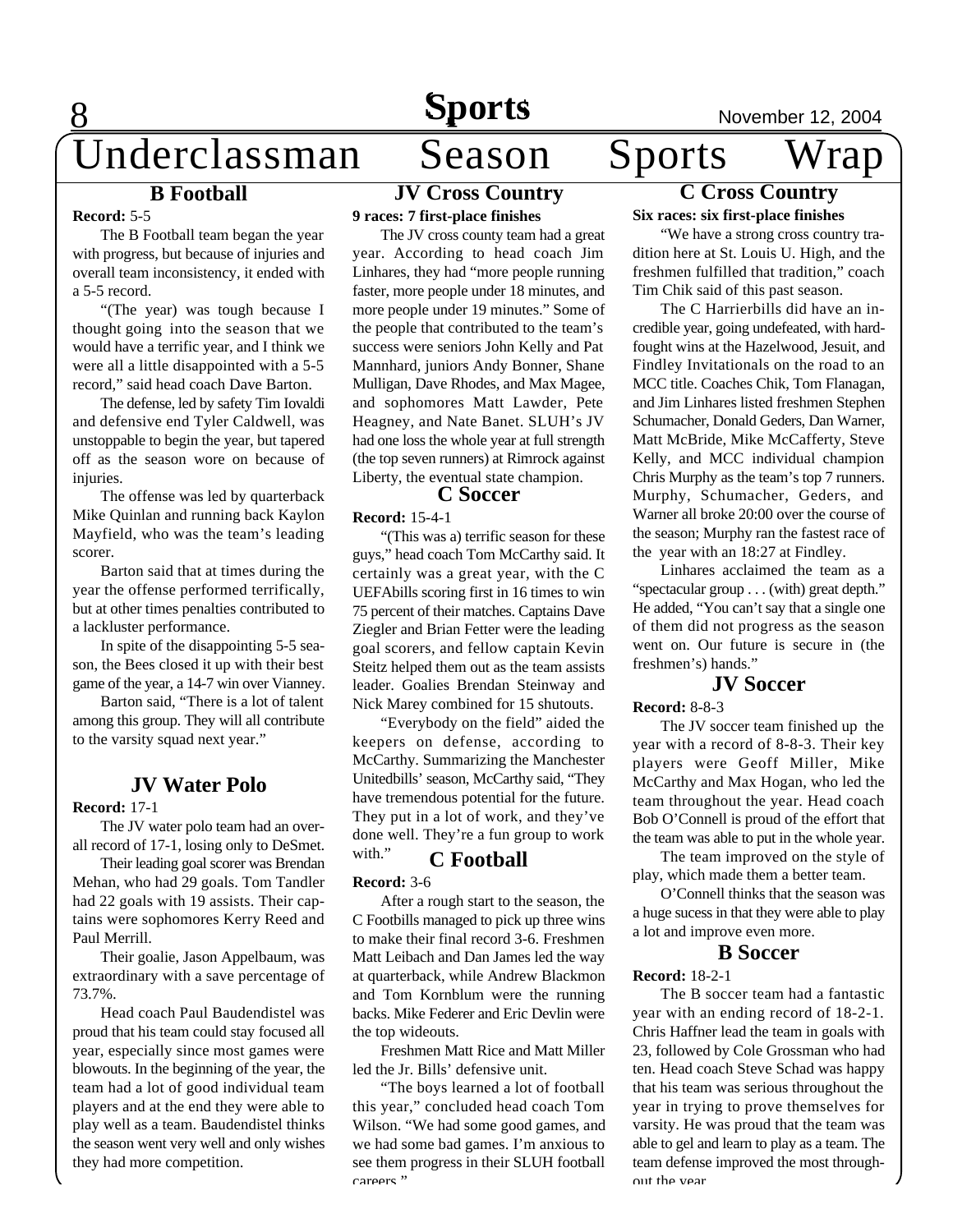# 13-Alpha-10: Tychonievich recalls military life

### **Alex Sciuto**

#### **Features Editor**

Yesterday, Nov. 11, Americans across the country observed Veterans Day to honor the more than 25 million people who have served in America's wars from World War II to the current war on terror. One of those veterans is Latin teacher Mark Tychonievich, who served three years from 1972 to 1975.

Tychonievich graduated from high school in June 1972 as the Vietnam War was coming to a gradual end. One month later, in July, Tychonievich began his enlistment in the armed forces with the First Infantry Division.

Tychonievich enlisted in the military directly after high school to help pay for college using the G.I. Bill. Because he enlisted, the military gave Tychonievich the choice of the job he wanted or the location where he would serve; Tychonievich chose the First Infantry Division.

*"Go off and find* "I'm not sure why (I chose the division), other than I remember my dad telling me how famous it

was during World War II," Tychonievich said.

The First Infantry Division, one of the most illustrious units in the army, was formed in 1917 near the beginning of U.S. involvement in World War I, and the unit saw its most famous action during the invasion of Normandy in World War II. The division still exists today with some of its troops stationed in Iraq currently fighting in Fallujah.

Based in Fort Riley, Kan., the First Infantry Division had and has troops stationed in Kansas and Germany especially around the city of Nuremberg.

Tychonievich's military occupational skill was "13-Alpha-10, which is a basic artilleryman." Although Tychonievich was trained as an artilleryman, he did little actual artillery work. Tychonievich stayed with the division's headquarters part of the First Infantry Divisions's artillery battery.

"I worked with lots of officers, and I was one of the few enlisted men in the unit. What I did was take care of their office stuff, and when we were in the field I did a lot with radios," Tychonievich said.

Tychonievich spent much of his time practicing war games "in the field." His unit kept in constant practice in both Kansas and Germany, ready to defend America during the Cold War. Military planners and brass believed that if the Soviet Union did attack, the Russians would attack near Nuremberg, where Tychonievich was stationed.

The closest Tychonievich ever came to being deployed was in the Yom Kippur War. In 1973, Egypt and Syria sneak attacked Israel and quickly regained much of their land lost in the 1967 Six Day War.

"The United States was willing to send US troops to help (Israel). I remember being on alert for four or five days because my unit would have gotten on an airplane and would have

fought," Tychonievich said.

The Yom Kippur War was the closest the United States ever came to becoming directly involved in Israeli affairs. Tychonievich never had to fly to the Mideast because Israel, with United States materiel help, pushed back the two aggressors and quickly won the war.

"I didn't want to do anything like (going to war) ... (I was) very pleased that it did happen that way even though you knew people were dead because of that. But that's as close as I ever came," Tychonievich said.

Even though Tychonievich never was stationed in Vietnam, he met many men who had served and were serving there. Tychonievich commented on the similarities between his job in Germany and the jobs in Vietnam because each involved long periods of idleness followed by short bursts of activity.

During the stretches of inactivity, Tychonievich met many different and diverse people. Sergeant Major Deveaux, who took

> special interest in the new enlistees, stands out as a unique soldier to Tychonievich. In the invasion of Normandy, Deveaux had landed at Omaha beach, the bloodiest beach of the invasion.

"He went in on the first day ... as a private E1. By the end of the day he was an E6, which meant that sixty-five percent of his men were killed in his unit. Because of all the death, they had to move him up in rank. He was a remarkable person. ... One of the bravest men I think I ever met."

Deveaux, who also fought in Korea and Vietnam, had a great "cognizance" about how other people felt. Tychonievich remem-

bers how calm he always remained even in the most tense situations. Tychonievich also remembers how he would fly-fish in the middle of the barracks.

"He was a very funny man," Tychonievich said.

Tychonievich believes that meeting people like Deveaux, people he would normally never meet, was one of the best facets of being in the military.

Tychonievich said, "I needed to be around people who were completely ... different from me in the way they think and they way they look, in the way everything, and somehow or another it made me a stronger person and somebody who could see other sides of things besides my own."

Coming back from Germany, Tychonievich came back to a different place than the one he had left. "Nobody ever asked you about your time in the service. Nobody cared....You were just home."

Having had years to reflect on his experiences, Tychonievich believes his three years were a positive experience for him. "I'm glad that I did it." One of the greatest lessons Tychonievich learned, he always tells his seniors preparing for Senior Project: "Go off and find people who are so unlike you that you need to spend some time with them."

*people who are so unlike you that you need to spend time with them." —Mark Tychonievich*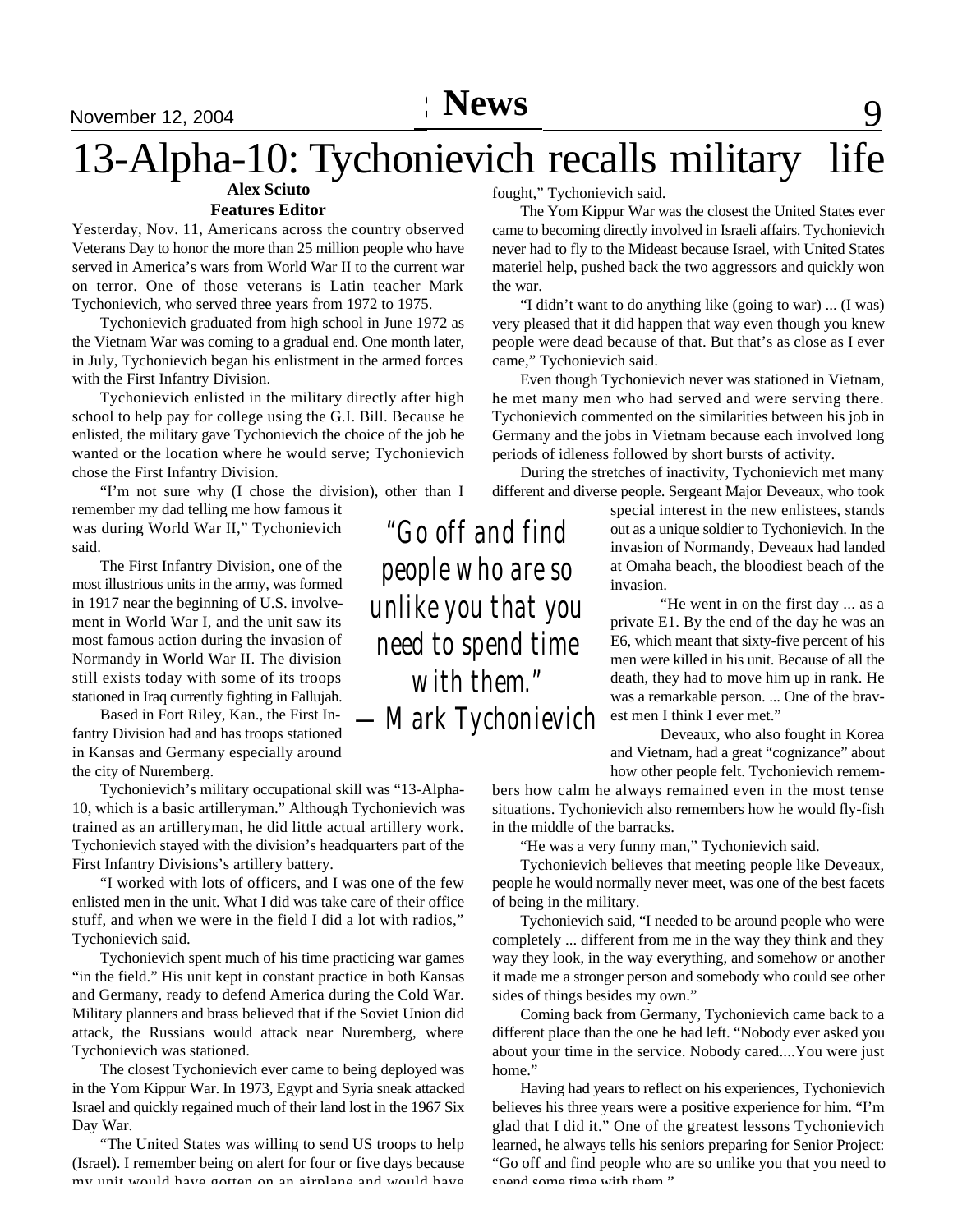### 10 **Sports News** November 12, 2004 HEAFNER

#### (from 5)

fans, however, Chaminade answered with a goal to keep their crucial lead.

As the end of the fourth quarter approached, SLUH had several chances to tie the game or possibly take the lead, including Chaminade kick-outs and open players in the final seconds of the game. Nevertheless, Chaminade held on for the 6-5 win.

"We played solidly defensively," remarked junior Mark Abram, "and that was a very winnable game, but we should've capitalized on more opportunities."

With their chances of a game in the finals gone, SLUH played John Burroughs, a team which took MICDS, the state champions, into quadruple overtime. Although a win did not come easily, SLUH defeated John Burroughs, 8-4.

### **Brian Hubbard** r <sup>2</sup>bills to begin s e a s o n

#### **Reporter**

The Ultimate Frisbee team kicks off<br>the year with its first game this Satur- $\mathbf I$  the year with its first game this Saturday at CBC at 2:00 p.m.

Despite losing last year's captains Kevin McCarthy and John Weaver to graduation, the team is still expected to be very strong. It is led by many players who helped bring home second place in the state championship tournament in Kansas City.

Although spring is frisbee's main season, the team is looking to play a few games against area teams in preparation for spring tournaments and the state championship near the end of the school year.

This year's team is led by seniors Will Ernst and Brian Hubbard.

Junior Tim Huether is optimistic about the season, saying, "With all the guys returning from last year's second place team and a lot of guys having played in Tower Grove Park's summer league, our team should hopefully challenge for the state title this year."

The first quarter gave SLUH nothing but optimism as they scored five unanswered goals, including three from Heafner.

Although John Burroughs answered back with a goal, Heafner retaliated by scoring again to give the Torpedobills a five-point lead.

Once again, as John Burroughs scored with a bit more than a minute left, SLUH was reluctant to relinquish their lead as Abram juked out his opponent to fire in a shot with the half winding to a close.

With a scoreless third period, the defenses battled continuously as John Burroughs tried desperately to come back.

Regardless, their aspirations would only drown: though they managed two goals in the final quarter, a shot from senior Tim Lonergan secured both

### SIZZLER

the way.

Junior Mike Jonagan, who was set back midway through the season with a muscle strain, ran to the best of his ability, finishing in 60th place, with a time of 17:47. He will be returning as SLUH's second highest varsity finisher next year.

Senior captain Dan Meier also faltered on the hills of Oak Hills Golf Course. About his race he said, "I just physically didn't have it. I got out in good position where I could make a move for all-state, but I couldn't make the move." Meier finished his XC career with a 17:51 for 66th place.

Senior captain Joe Carlson fell back in the second mile of the race, recovered a bit in the last mile, but had fallen too far back to make a significant charge. He came home hardest of any of the SLUH

SLUH's lead and a third place title as they took the game, 8-4.

Despite John Burroughs' intense game against MICDS, the Jr. Bills had the aquatic ability to beat them handily.

"Our win against a solid team like John Burroughs," commented Baudendistel, "shows that at our very best, we can dominate any team in the league."

The fact that SLUH finished third in state speaks volumes for the progression of water polo in Missouri, as teams are continuing to add to the intensity and challenge, and the sport is still growing.

"Nobody should be ashamed by the season," remarked Baudendistel, "because we conditioned as hard as we could and played as hard as we could and we didn't give anything away."

The runners, passing over 15 people in the last from 5) mile to earn a 63rd place finish in 17:49.

> Senior Matt Dirnbeck was "happy that he could run in the race, but disappointed that the team's goals weren't hit." He raced with heart but traversed the course in 18:05, a good deal slower than normal, and finished in 85th place.

> Junior Drew Kaiser rounded out the bunch. He finished as the third highest SLUH non-senior in 18:12, good enough for 96th place. He will return to the team next year as a tested varsity athlete.

> No one likes to see a dream fizzle any day, but sometimes one has to deal with the luck of the game. In closing, Linhares said, "I don't want state to diminish what the team accomplished this whole season from top to bottom. Not only were they fine racers, but this group was unmatched in spirit and family by any group I've ever seen."

# *PN* Racquetball Nightbeat

The Racquetball team defeated rival DeSmet 6-1 in their first match last night. Though No. 1 seed Ryan Franklin lost, the other six varsity teammates picked up the slack. No. 2 seed Pat Corcoran won his match 15-12, 15-0, shutting out his opponent in the second game. In the doubles category, Pat Sheehan and Jason Rush won their first match together.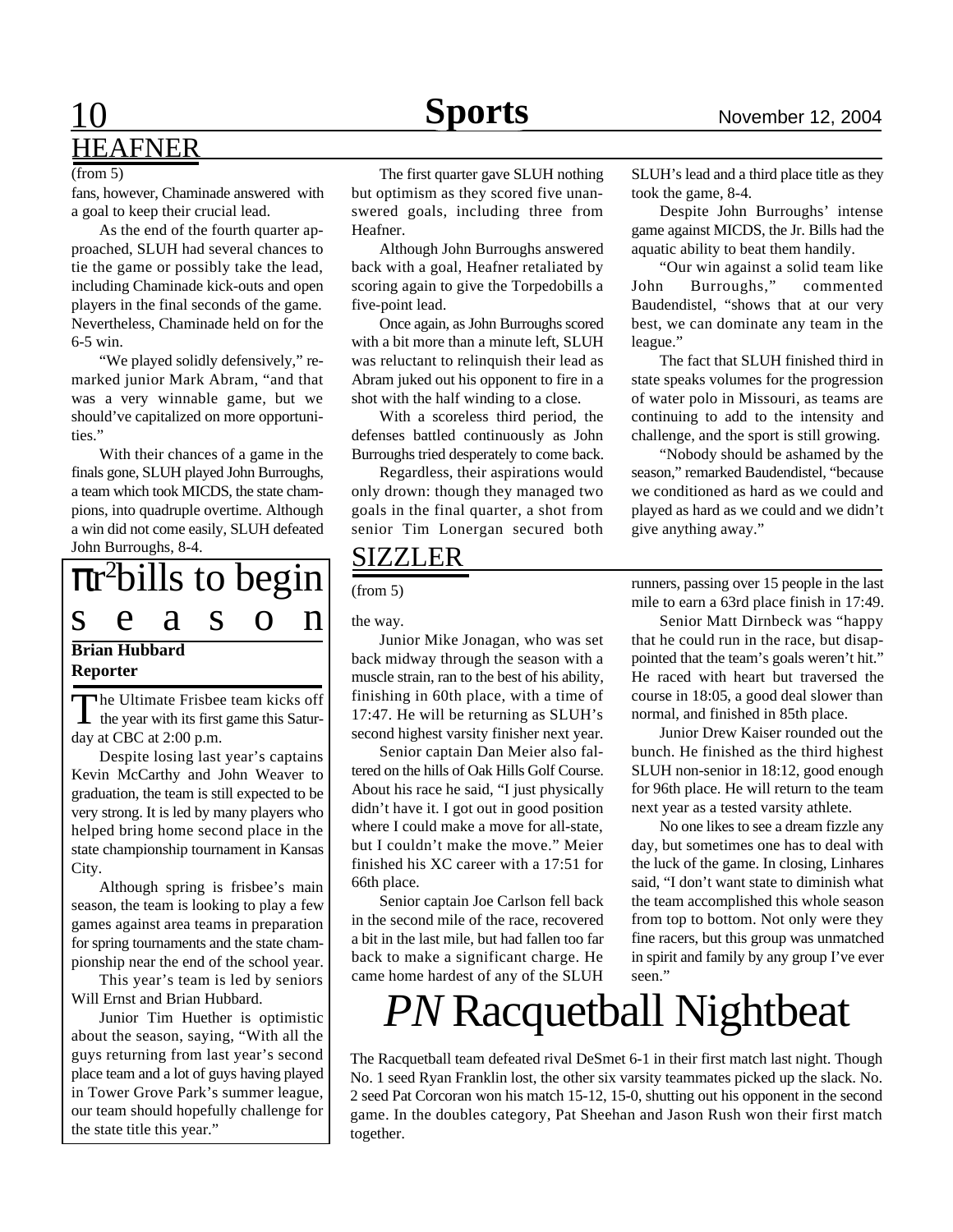# Art Club visits Kraus Haus

#### **Jim Santel Reporter**

A fter school on Friday, ten members<br>
of St. Louis U. High's Art Club, fter school on Friday, ten members moderated by art teacher John Mueller, visited the Kraus House in Kirkwood, which was designed by architect Frank Lloyd Wright. The club, which visits local museums, galleries, and other artistic points of interest, hoped to see and gain greater appreciation for the work of the world-renowned Wright, who is also known for designing the Guggenheim museum in New York City.

The house, which dates back to 1951, is based around the principle of a parallelogram. It includes a parallelogramshaped bed, and contains only two right angles in the entire structure. The house also sports Wright's famous organic style of design, which features much natural light. With its simple, open rooms, the house utilizes what Mueller called a very "human" space.

The Kraus House also features all of the original furniture in the exact spaces that Wright himself specified in the design, something that is very rare to find in any Wright house today, due to the fact that Russell Kraus, the former owner,

#### **Brian Hubbard Reporter**

A long with 60 new members inducted<br>on Thursday, Oct. 21, the National long with 60 new members inducted Honor Society has another new face for the new school year: a website. The idea for the site was brought up at last year's end-of-the-year meetings, where, according to NHS co-moderator Jean Elliot, "some of the kids who were going to be seniors brainstormed and came up with that idea."

Designed by senior Michael Hill, the website, www.sluhnhs.org, is intended to let "other people in the school and community know what we're doing, and for the members themselves. They can find out when the meetings are, how many service hours they have, what committees

treated his house as a work of art that should be left the way Wright designed it.

"It impressed me how (Kraus) didn't stray from Wright's plan at all, and that he asked Wright's permission before he changed anything about it or added anything to the house," said freshman Louie Monnig, an Art Club member.

"To have such an incredible house appointed with all of the original furnishings is not commonly found," stated Mueller.

Club president junior Nick Jacobs said that the trip was "actually kind of a spur-of-the-moment thing. You do have to have an appointment to go, and that is kind of a pain, but it was definitely worth it to see the house."

The club plans to go visit another larger, more famous Wright house in the spring, the Dana-Thomas house, located in Springfield, Missouri. Mueller hopes that the trip "will give (the club members) some contrast between a smaller house and a really large, grand house that Frank Lloyd Wright built."

"There are things locally that we should cherish as part of our heritage and culture here in St. Louis," Mueller concluded.

# develops website

they're on," said Hill, adding that, "It's just another way to keep people informed."

Elliot said that she believes the website and the bulletin board that currently serves as the information center for members will both serve a purpose. "The website will be a place where students at home can go to the website and find out when the next meeting is and find information about service projects. On the bulletin board we really don't put that much information, it's more 'This is what we're about'," she said.

Even though the site is still currently under construction, NHS is hoping it can eventually be expanded to the point where the members can log on and get personalized information on what's going on for each particular member.

*P rep* only weekly *N= ews* school newspaper. *www.sluh.org prepnews@sluh.org*

### Volume LXIX, Issue 11 "GUILTY PLEASURE SONG" CREDITS

**Editor in Chief:** Greg "We're in Heaven (DJ Sammy)" Fox

**Sports Editor:** Tim "Pieces of Me (Ashlee Simpson)" Huether

**Features/Photography Editor:** Alex "Where is the Love? (Black Eyed Peas)" Sciuto

**Core Staff:** Sean "Baby Got Back (Sir Mix-a-Lot)" Powers, Timo "Part of this World (Disney)" Kim, Kyle "Like a Virgin (Madonna)" Kloster, Brian "Like a Prayer (Madonna)" Krebs, Andrew "(Leave) Get Out (JoJo)" Mueth

**Staff:** Seth "Tearin' Up My Heart (\*NSYNC)" Clampett

**Reporters:** Paul "Toxic (Britney Spears)" Barker, Eric "Burn (Usher)" Durban, Dan "Mighty Mouse Theme (Mighy Mouse)" Everson, Bryan "Sandstorm (DaRude)" Glaenzer, Brian "Whenever, Wherever (Shakira)" Hubbard, Tim "All the Things She Said (T.a.T.u)" Jansen, Tim "Macarena (Los del Rio)" Malecek, Greg "(Hit Me) Baby One More Time (Britney Spears)" Mantych, Scott "Tipsy (J-Kwon)" Mueller, Henry "A Whole New World (Disney)" Samson, Jimmy "Wannabe (Spice Girls)" Santel, Andrew "Barbie Girl (Aqua)" Schroeder, Dustin "Milkshake (Kelis)" Sump, John "Heaven is a Place on Earth (Belinda Carlisle)" Taaffe

**Advisors:** Frank "Karma Chameleon (Culture Club)" Kovarik, Sean "Dangerous (Roxette)" O' Neil

**Moderator:** Steve "Borderline (Madonna)" Missey

St. Louis'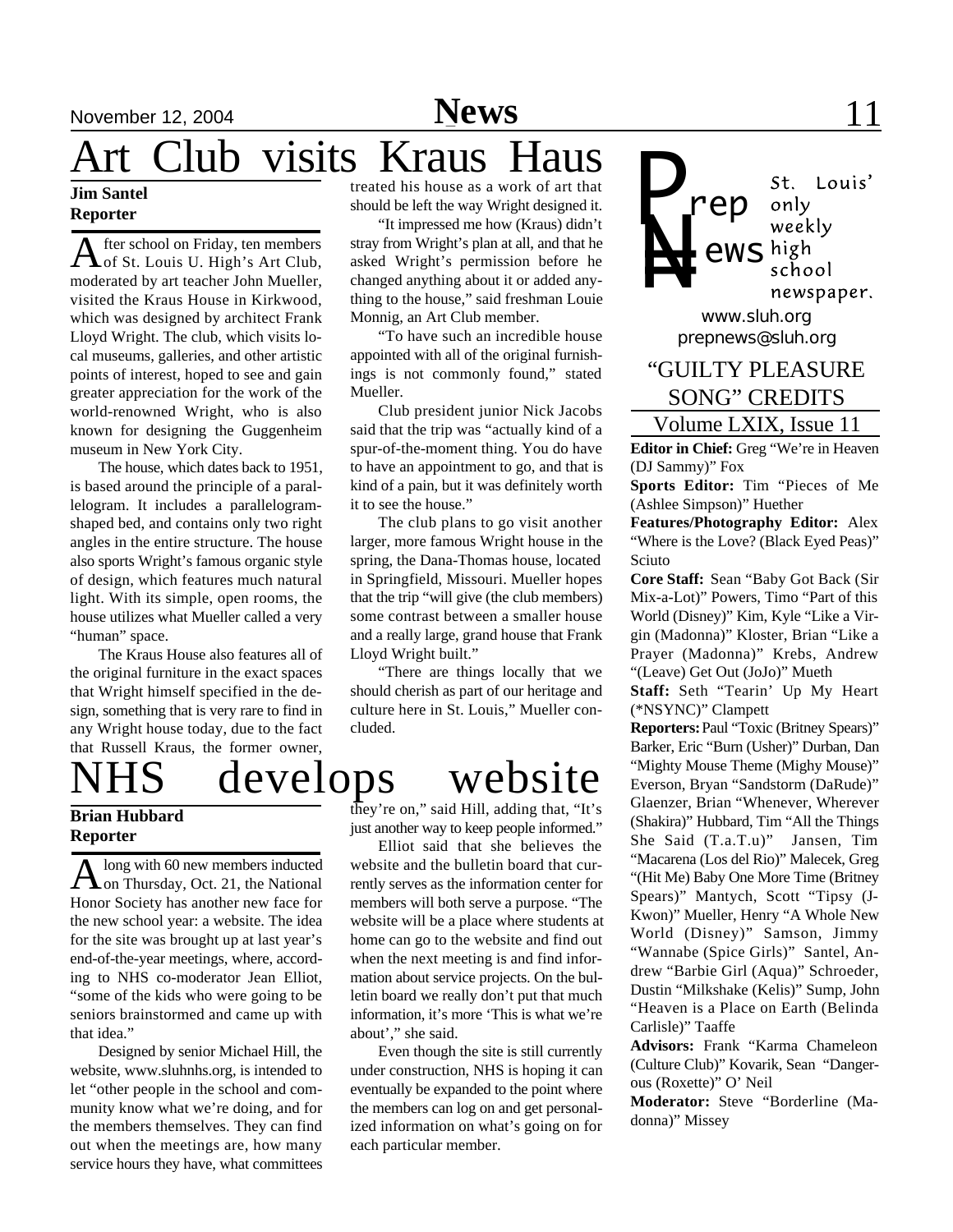## 12 **Sports News** November 12, 2004 MOHAWK

On the main shaft of the weapon, is a hand-carved etching depicting a canoe used in battle, an Osage war eagle, three headless bodies, and a rattlesnake.

According to Drone, the rattlesnake denotes the potency of the weapon. The top of the shaft ends with 13 notches indicating lightning. "Thirteen was a sacred number for the Osage," added Drone. The shaft is embedded with opaque decorative stones, known as trade nails. The spike of the tomahawk was melted down from metal and hand-forged.

Although crafted for battle use as a leathal weapon, Drone mentioned that the tomahawk was mainly used

"to intimidate as opposed to fight in battle." Primarily, the Osage were a mercantile tribe, fighting only to preserve their territory and people. The Osage had a "really symbiotic relationship with the French," according to Drone. Both the decorative stones and metal spike are thought to have come from the French.

### KLOSKEET

#### (from 3)

show others that drinking at parties, cheating in class, and bullying are bad things to do anywhere. All of these things happen, and I know that even some STUCO members have taken part in them.

As Domenic Laury said in his letter last week, we are all human, and we are all capable of more. I don't think anyone should stop trying because perfection is impossible, nor do I think we should be satisfied with just the progress we have made so far. Some students, and some STUCO members, have spoken out against meanness towards classmates and cheating, and they have called for more kindness, welcoming behavior, but these things still happen regularly. I'm sure everyone at SLUH has done these things before, but doesn't the widespread existence of these things show that we are not done, and that we need leadership? This is a difficult role, but whether it is pleasant or not, it is something that a student, and especially a member of STUCO, should be prepared for.

We all know about these things, and some of us claim to try to stop them. But, I ask you all to please seriously consider this: have you genuinely been, or at least tried to be, the best moral leaders that you can try to be, inside and outside of SLUH?

PAUL

#### (from 1) Five Osage chiefs approached Drone,<br>
Five Osage chiefs approached Drone, requesting that he allow them to bless the

tomahawk. However, Drone did not allow them, knowing that a blessing would have given the piece "patrimony," thus obliging him to donate it to the Osage. Instead Drone and the chiefs decided to display the tomahawk with a red "blood cloth," symbolizing its use as a weapon.

Since procuring the piece through private sale, Drone has lent out the tomahawk and a number of other Osage artifacts to the St. Louis Art Musuem for their "Art of the Osage" exhibit, which concluded earlier this year. According to Drone, the tomahawk is "the best gun stock war club" the St. Louis Art Museum has seen. Librarian Libby Moore

is excited for the tomahawk's impending arrival to the library. Knowing Drone through his past donations, she said of him, "He loves the school. He's always wanted to give something back to the school. And he said he'd love for the students to be exposed to art (and art) history."

zations. At SLUH, X Prize co-founder Peter Diamandis gratefully exclaimed, "Thank you, St. Louis. Thank you for staking the risk of supporting this prize. In 1996, we announced the intent to fund the X Prize. St. Louis, you deserve to be very proud of yourselves today." (from 1)

X Prize co-founder and former astronaut Byron Linchenberg stated what many of his hard-working team members felt about the day's significance. "It's a great day. We've been working for about eight years. Previous to that, I had been thinking of ways to promote space exploration, and to see Burt and his team accomplish the goal, I think, is wonderful and a great boost towards more private space travel."

The actual presentation of the award began at 10:30; there was a sizeable crowd, and media from all over the country came to the event as well.

Ahmir Ansari, from Dallas, Tex, the head sponsor of the prize, explained, "Our venture can be summed up by Socrates. 'Man must rise above the earth.'"

Fellow entrepreneur, Microsoft cofounder Paul Allen spoke to the crowd. Even though Allen funded well over the \$10 million prize to help support the Mojave Team, he said, "I plan to get it back. There are plenty of people who want to go up (to space), and I think, in the next few years, there will be a market for private space travel."

After several more dignitaries spoke of the promise of private space ventures, the trophy was unveiled and presented, along with a large check, to the Mojave Team represented by Rutan, Alen, and pilot Brian Binnie.

The crowd erupted with cheers, and just as the ceremony was wrapping up, SpaceShipOne Pilot Mike Melvill, performed two fly-overs in a plane designed by the same company that designed the wining spacecraft. The marching band from Parkway West finished off the ceremony as the award winners and digitaries headed over to the Science Center for more activities throughout the day.

**The newly-donated tomahawk. The engravings on the handle have been accentuated.**



PHOTO BY ALEX SCIUTO EDITING BY ALEX SCIUTO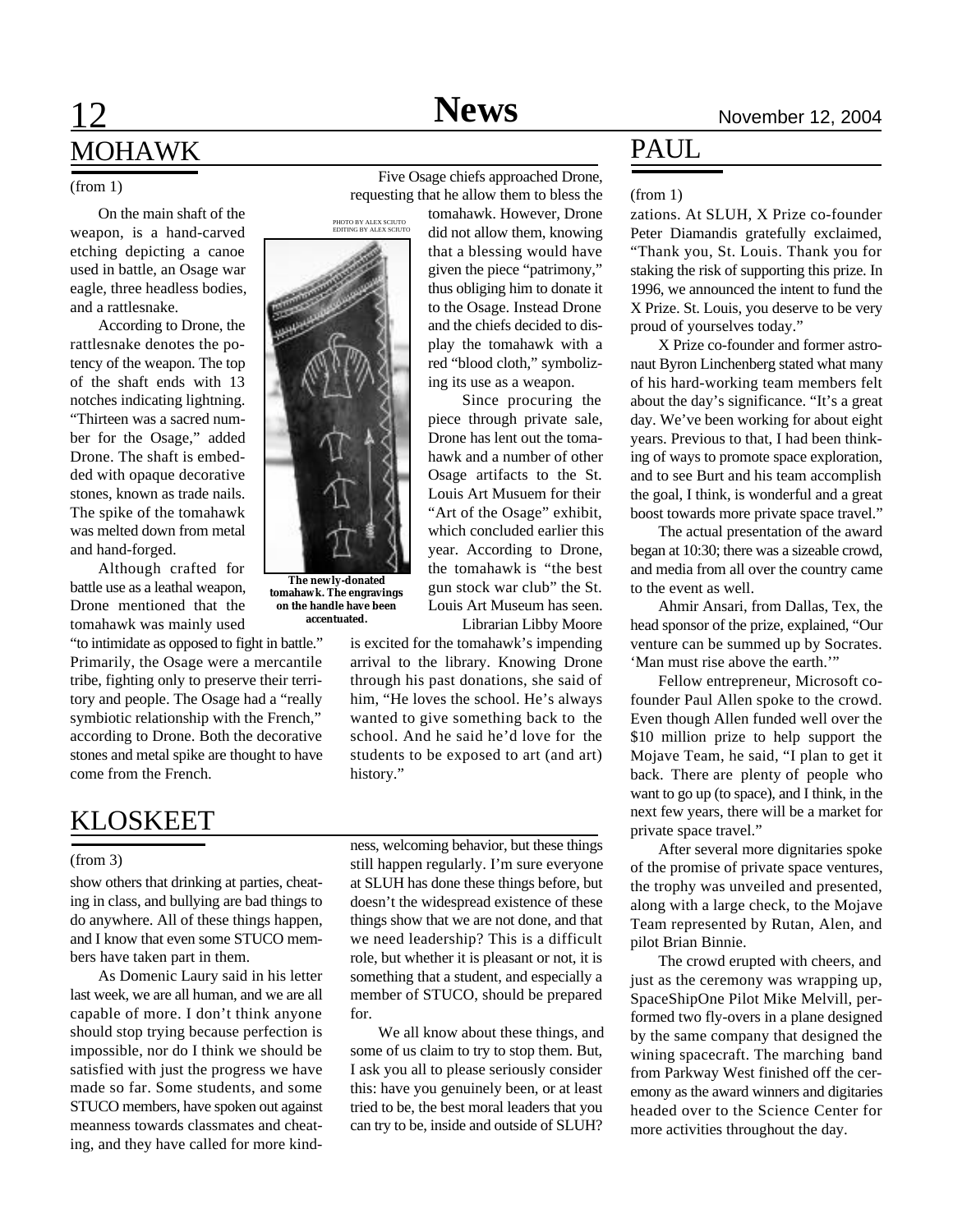# **November 12, 2004 News** 13 Dulac, '01 named Lincoln Laureate

#### **From the Wire**

Illinois Wesleyan senior Jason Dulac<br>was one of 51 college students recogllinois Wesleyan senior Jason Dulac nized for excellence by the Lincoln Academy of Illinois on Sat., Nov. 6 in Springfield at the Old State Capitol building.

Each year, an outstanding senior from each of the four-year, degree-granting institutions of higher learning in Illinois is awarded a Certificate of Achievement and becomes a Student Laureate. Student Laureates are chosen by the chief executive officers of their respective institutions, who also serve as Academic Trustees of the Lincoln Academy of Illinois. The student must have a cumulative and major GPA of not less than 3.00. Dulac has a 3.98 GPA.

Dulac, of Ada, Michigan, was presented a Lincoln Academy Medallion and a check for \$150 in recognition of his overall excellence in curricular and extracurricular activities at the award ceremony.

### MELANCHOLY

#### (from 1)

stage, leaving them to wander, to doubt, and to play games while they try desperately to make sense of the frenzy around them.

First and foremost, the play is a comedy—"an exercise in Shakespearean absurdism," says senior Joe Locastro, playing the role of Claudius, the Danish king. Built around a clownish duo, and featuring pirate attacks and a melodramatic tragedian (senior Dave King) who's as much a salesman as an artist, R&G was intended to humor and to entertain.

But that doesn't mean the audience won't have things to contemplate, if any of its members are so inclined. "The way Stoppard weaves humor with some pretty dark questions in such an agile was is very...disconcerting," says Sean O'Neil, an ASC member who has assisted Whitaker throughout rehersals. "We're laughing at things that really aren't that funny."

Historian and political analyst Richard Norton Smith, executive director of The Abraham Lincoln Presidential Library and Museum, was the keynote speaker.

A 2001 graduate of St. Louis U. High, Dulac is a biology major with double minors in business and biochemistry at Illinois Wesleyan, with a concentration in pre-dental studies. He was named in the Who's Who Among Students in American Universities and Colleges 2003 and 2004 editions. He is also a member of the United States Achievement Academy: Collegiate All-American Scholar Program 2003 and 2004 and a member of the National Dean's List for 2003 and 2004.

Dulac is a member of the national scholastic honors societies Phi Beta Kappa and Phi Kappa Phi, as well as the biological honors society Beta Beta Beta for which he serves as treasurer. He also is a member of Illinois Wesleyan's Student Senate, serving on the Financial Advisory Board, the Resolutions Committee, the

Elections Committee, the Constitutional Revisions Committee, and as Parliamentarian.

Dulac has had hall council leadership positions, such as Student Senate Representative, Residence Hall Recycling Chair, and Resident Representative. He has served as the co-facilitator of My IWU, a program discussing campus diversity. A member of the All University Judiciary Committee and the Academic Appeal Board, Dulac has had long-term involvement with the Green Task Force, Habitat for Humanity, and is a member of the university's Black Student Union (BSU).

"I first became involved in Student Senate in order to improve the quality of life within the student body. Since that time, my focus has come to center on two issues I feel are important. One is environmental sustainability, and the other is diversity. Next semester I'll be headingup the BSU Campus Relations Committee."

Part of what makes R&G such an intriguing work, perhaps, is that it does not satisfy—it's filled with unfinished thoughts and sentences, broken philosophies and unanswered quesitons. In portraying the whirlwind that Ros and Guil are caught up in, Stoppard often leaves the audience a bit unsettled.

The opening scene, for example, is an uneasy piece in which the only characters on the set are as bewildered as the audience. And there are moments when Stoppard's two courtiers are completely aware they're being watched, taking the time to look out over the audience and comment on its presence.

The show has a unique brand of humor that comes from bizarre situations stretched out to the extreme. By the end of the show the characters have been through murders, swordfights, miniature dramas, and even a pirate attack. Throughout the play, Ros and Guil are thrown from one absurd circumstance to the next, seeking answers in between and failing to find

them.

Because of its playful nature, R&G is likely to strike a chord with audiences of all types. There are earthy moments, intellectual moments, terrifying moments, and frantic moments—but all in all, it's the story of a couple of average guys, placed center stage and trying to comprehend their world. The show promises that even if you aren't familiar with *Hamlet*, you will still be able to take something from it. It's just that kind of play.

Iganatian Solidarity Week **Martyr Mass**—Sunday, Nov. 14, 10 p.m., SLU **Martyr Processions**—Monday, Nov. 15, 9 p.m., SLU **15th Anniversary Mass**—Tuesday, Nov. 16, AP, SLUH **SOA Prayer Vigil**—Thursday, Nov. 18, 9 p.m., SLU